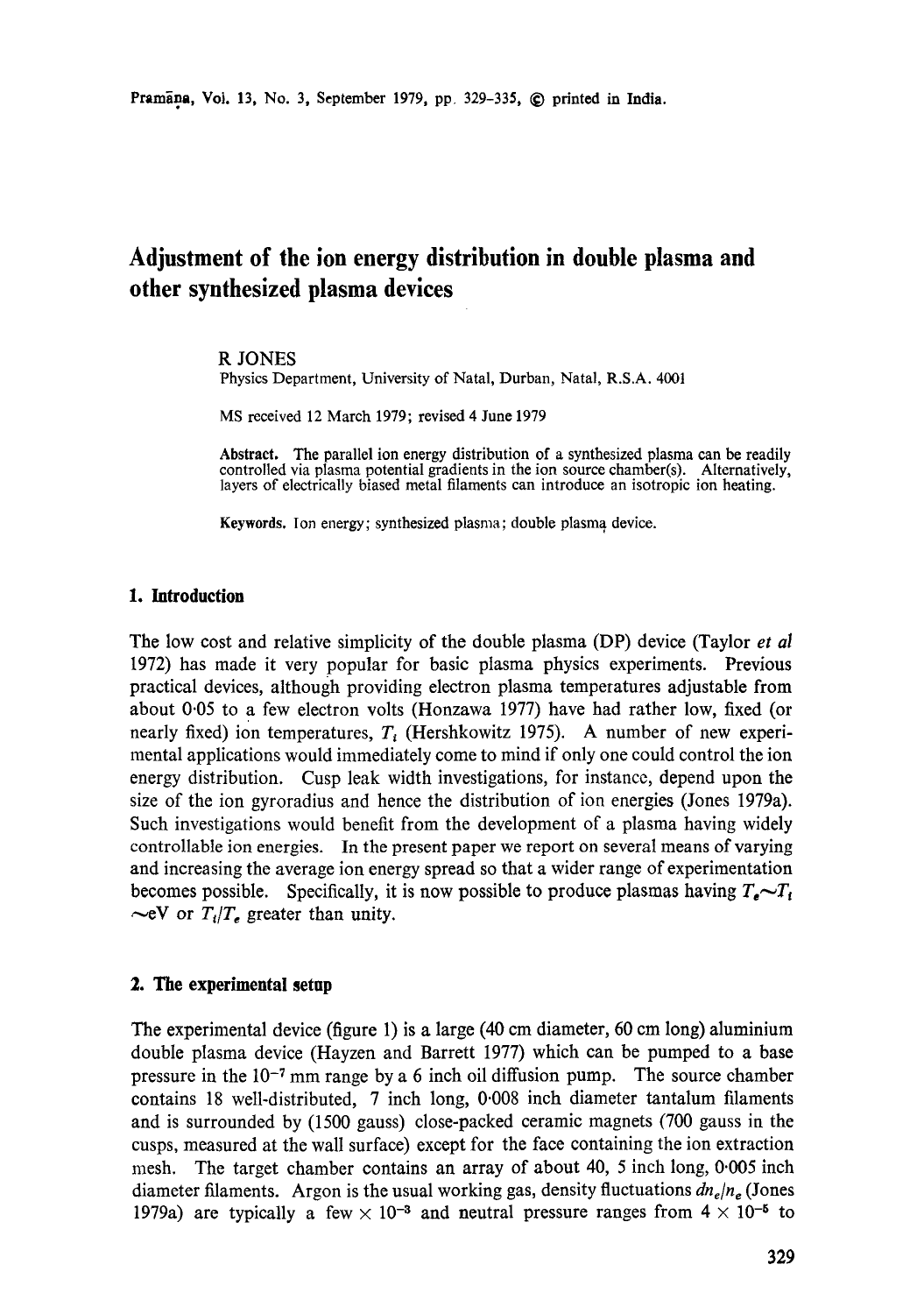

Figure 1. Double plasma device with; F, target chamber filament arrays for neutralising the incoming ion beam; P, Langmuir probes; A, energy analyzer; M, arrays of permanent magnets for plasma confinement; S, separator mesh; and G, auxiliary ion beam control grid.

 $10^{-3}$  mm. Plasma densities and temperatures of  $10^8$  cm<sup>-3</sup> and 1 eV are typical in the target chamber (where experiments are performed).

The source chamber filaments are biased 70 V negative with respect to the source chamber wall and are heated by a  $0-17$  V,  $0-100$  amp power supply. The source chamber can itself be biased (with respect to the target chamber wall) positively by a 0-500 V, 0-500 mamp supply.

If one end of the filaments in the target chamber is at ground potential then the predominant source of ions is the extracted current from the source chamber and the voltage difference between the two chambers is used to introduce a drift in the two components of the synthesized target plasma. Since the source chamber acts like a plasma filled diode the extracted ion current scales as the three halves power of the potential difference between the source chamber and target chamber plasmas. (i.e. low ion-electron relative drift corresponds to lower working target plasma density). Optimal quiescence (Jones 1979b) and near Maxwellian target plasma electron distribution depend upon reducing the target filament electron emission so as to just neutralise the incoming ion beam.

Pressures above a few  $\times 10^{-4}$  are usually to be avoided due to the short charge exchange mean free path (argon) while very low pressures lead to higher electron temperatures and noise. A pressure of 2 or  $3 \times 10^{-4}$  is a reasonable choice for a machine of this size and argon gas (Jones 1978a).

### **3. Discussion and results**

In a plasma possessing a finite electron-ion relative drift (and all synthesized plasmas must have some such drift) the ion temperature is defined with respect to the spread in ion velocities:

$$
T_i \equiv \frac{1}{2}M(dv)^2,
$$

while the total kinetic energy of an ion, in the laboratory frame, is defined with respect to the ion velocity in this frame:

$$
U=\frac{1}{2}Mv^2.
$$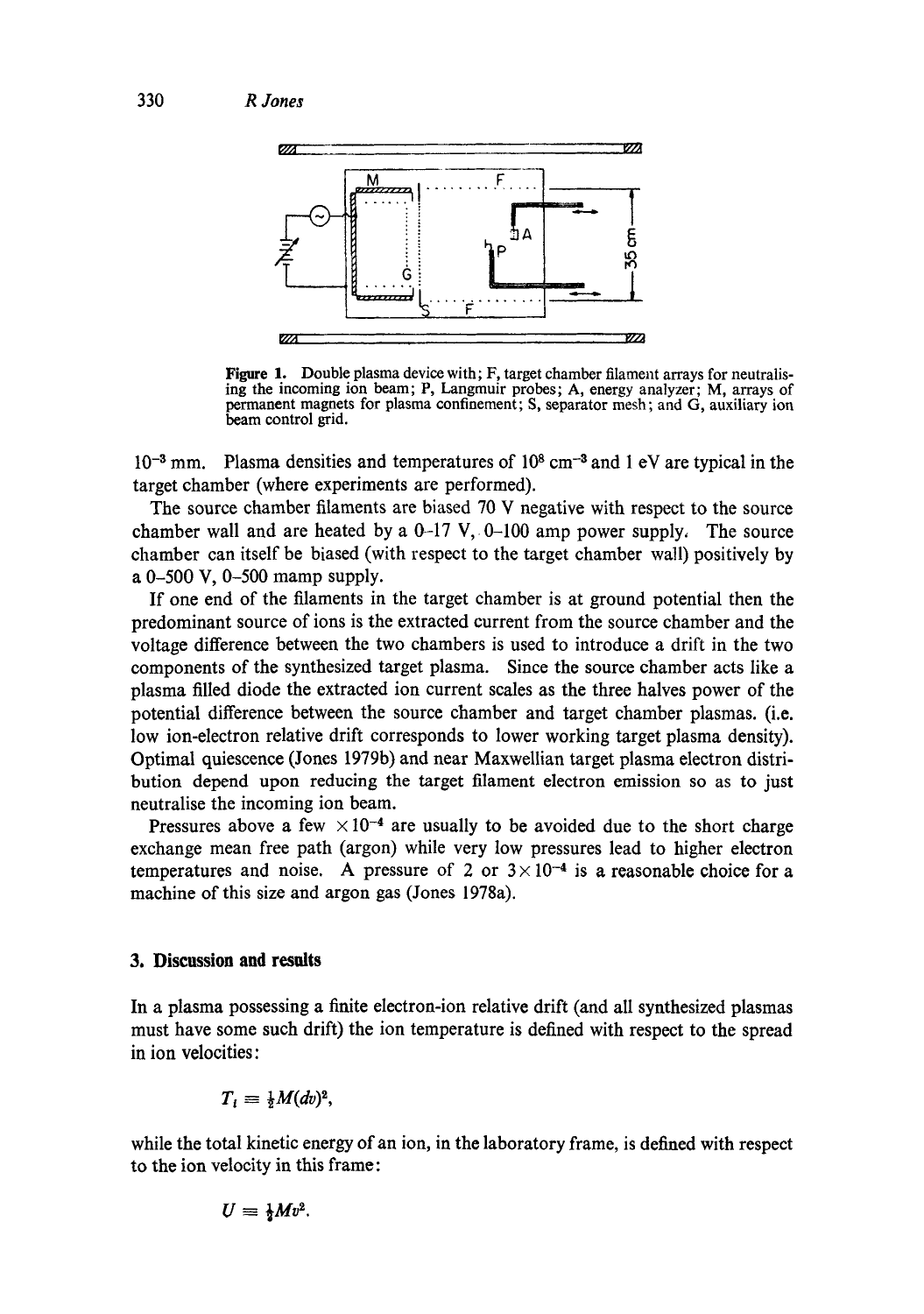From these definitions we find that the ion temperature can be obtained from the ion energy and energy spread, measured in the lab frame, according to the equation:

$$
T_i = (dU)^2/4U.
$$

with U generally greater than *dU*.

It is U and *dU* which are obtained directly from planar gridded retarding field electrostatic energy analysers (Jones 1978b) in our experiments. Strictly speaking, the ion temperature parallel to the relative drift  $U$  may well differ from that at right angles to it. For many plasma instabilities it is this 'parallel temperature' which is important (Hayzen and Barrett 1977; Jones 1978c). As we shall see, the ion distribution may differ significantly from Maxwellian. In such a circumstance we can speak of an average ion energy spread rather than a true Maxwellian 'temperature'. We will also discuss means of isotropising  $T_i$  later on.

The observed ion temperature, or energy spread *dU,* can be enhanced by the presence of a potential gradient in the body of the source chamber plasma (Jones 1978d). Such gradients, while usually neglected in simpler theories, actually are unavoidable under certain discharge conditions (Tonks and Langmuir 1929) and when a more complete theory is considered (Caruso and Cavaliere 1962; Jones 1977). (At least in the limit of electrostatic confinement and ionisation supported, at least in part, by plasma electrons.) Since ions created by electron-gas discharge are born nearly at rest and at the local plasma potential (Dunn and Self 1964) ions originating at various spatial locations in the source fall through different potential differences in traversing the extraction region. It has been known since Langmuir's time that the energy distribution so introduced will be quasi-Maxwellian (Langmuir 1961). The total energy spread observed in the target region is approximately:

$$
dU = T_i(s) + U_{\text{gradient}}
$$

where  $T_i(s)$  is the ion temperature in the source plasma and  $U_{\text{gradient}}$  is the average potential variation over the ion emitting source plasma region.  $U_{\text{gradient}}$  is of the order of the source plasma electron temperature,  $T_e(s)$  which is independent of the target plasma electron temperature (Jones 1977).

It has been found that a simple way to increase *dU* is to increase the filament power (and, hence, discharge power) in the source chamber. Figure 2 dearly shows the dependence. For a fixed value of the extraction voltage (differential bias between source and target chambers), or  $U$ , one also sees a rise in plasma density in the target chamber (and must adjust electron emission there simultaneously). Furthermore, for the highest ion energy spreads obtainable the ion distribution function can differ significantly from Maxwellian. The source discharge power has been raised above the values shown in figure 2 and the ions become successively hotter. Plasma noise increases, however, and may begin to play a role in ion heating. Certainly the distributions observed can differ widely from Maxwellian.

Axially-spaced biasable meshes can be introduced into the source chamber to modify the axial gradient slightly. A single fiat grid, 10 cm square, was positioned as shown in figure 1 and biased positively to potential  $V_a$  (figure 3). The exact ion distribution which results depends upon the axial positioning of the grid. While the distribution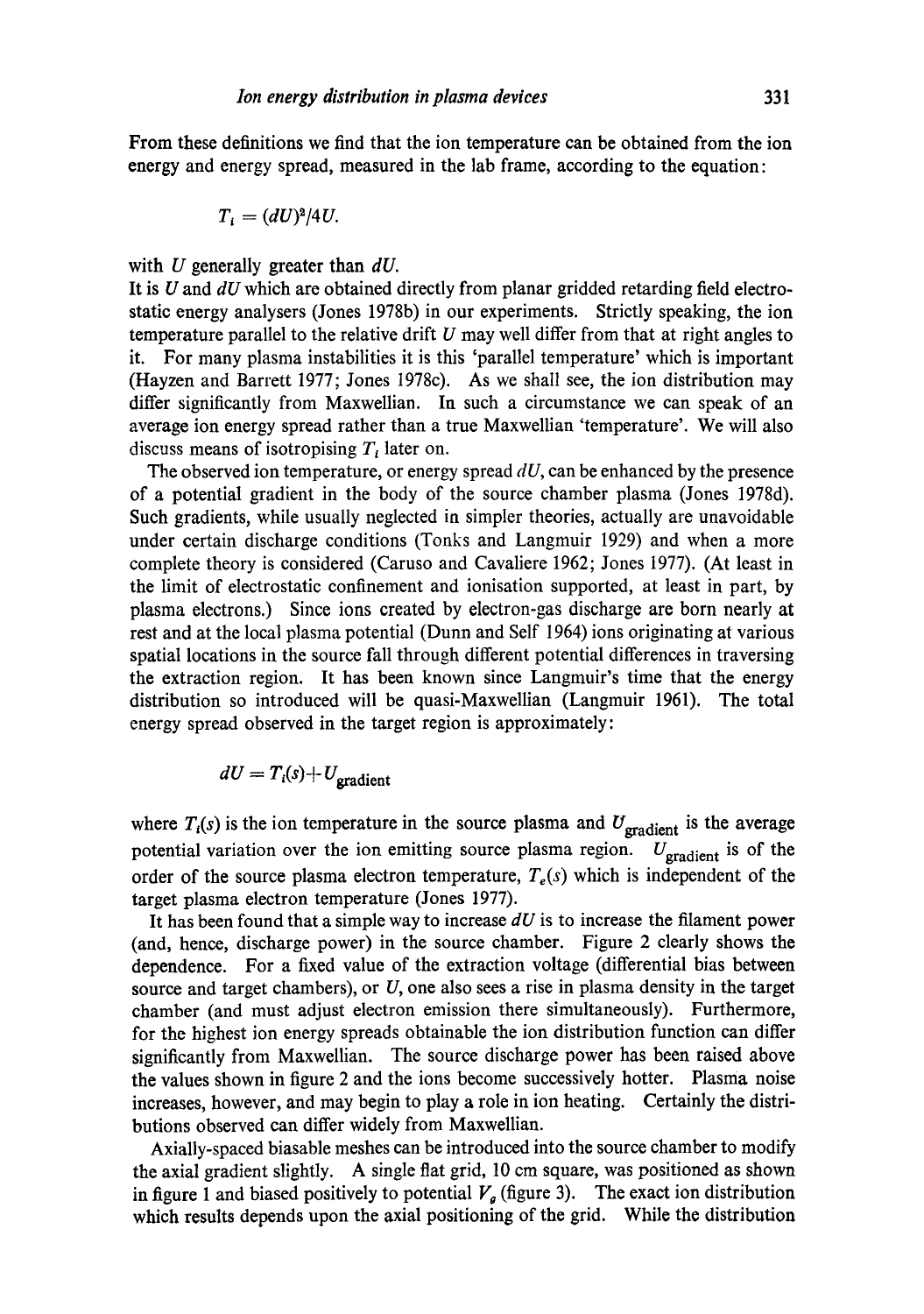

**Figure 2.** Target chamber ion distribution function versus source chamber discharge power (source plasma density and, hence, target chamber ion beam density also increase with source discharge power).



**Figure 3.**  Target chamber ion distribution function versus auxiliary grid bias.



Figure 4. Multi-plasma device schematic diagram.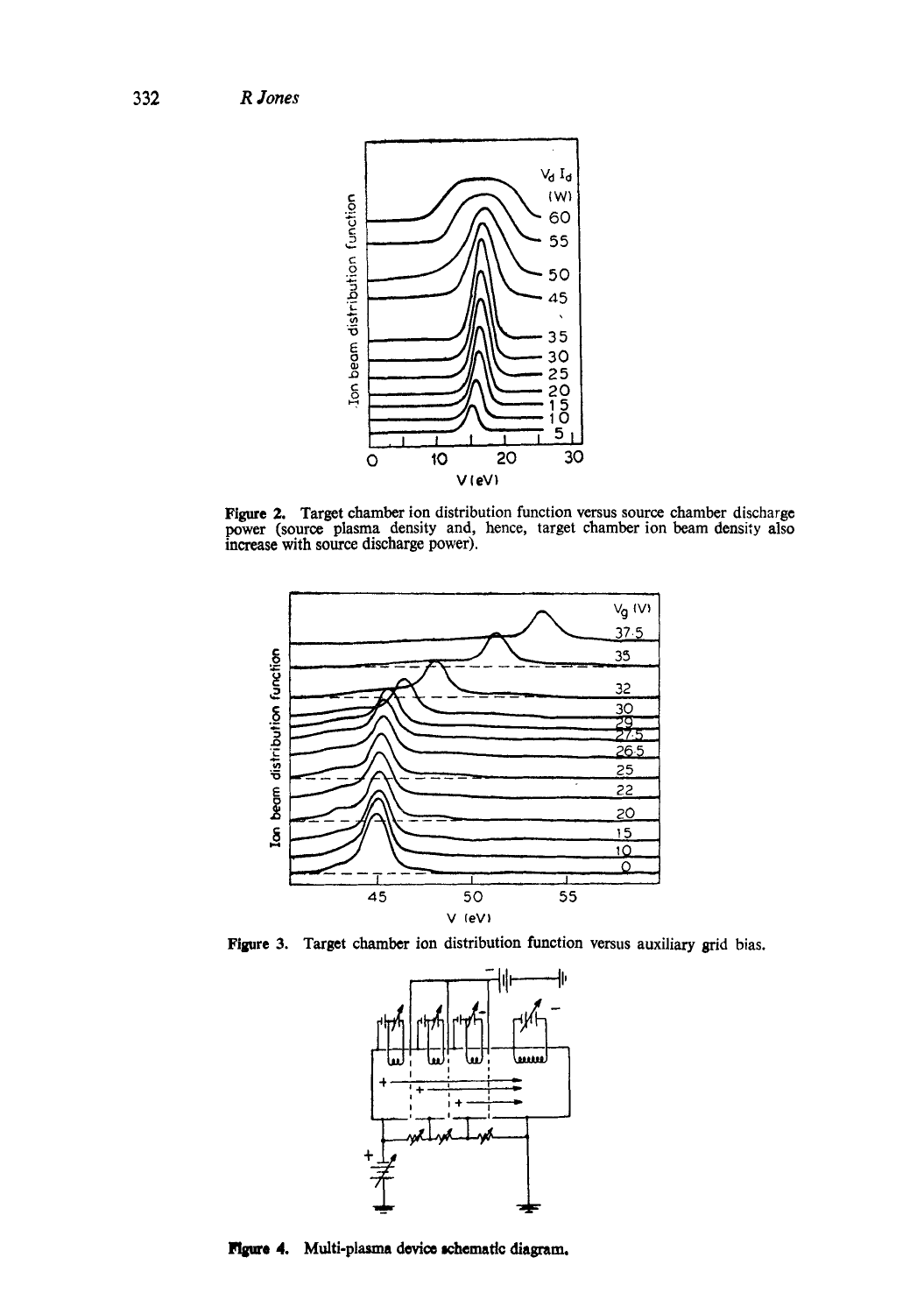can be made nearly Maxwellian it more commonly exhibits two energy components as shown in figure 3. (The axial grid location was about 2 em from the separator grid.) The overall plasma potential in the source is also modified by the bias on the auxiliary grid (as seen by the shift in average beam energy in figure 3).

Alternatively, a 'triple' or, ideally, an  $n$  plasma device can be constructed (figure 4) in which a series of tandem ion source plasmas (separated by negatively biased separator meshes) all supply ions to the composite beam. Each of the  $n$  ion source plasmas can then be maintained at a different potential and (by adjusting the filament emissions and wall potentials of each of the tandem ion sources) one can taylor a wide range of target chamber ion distributions. (If such beams are input from many directions one can even reduce the ion-electron relative drift to zero.)

The multiple plasma technique has some value as an improved ion source. In the intended ion extraction direction the plasma gradient is a gentle function of axial position and extends for most of the length of the source region (i.e. all  $n$  component chambers). In the opposite direction, however, the gradient scale length is much



**Figure** 5. Alternating potential array for deflecting beam ions (array is mounted in the target chamber).



Figure 6. Target chamber ion distribution function versus electrical bias on deflecting array of figure 5.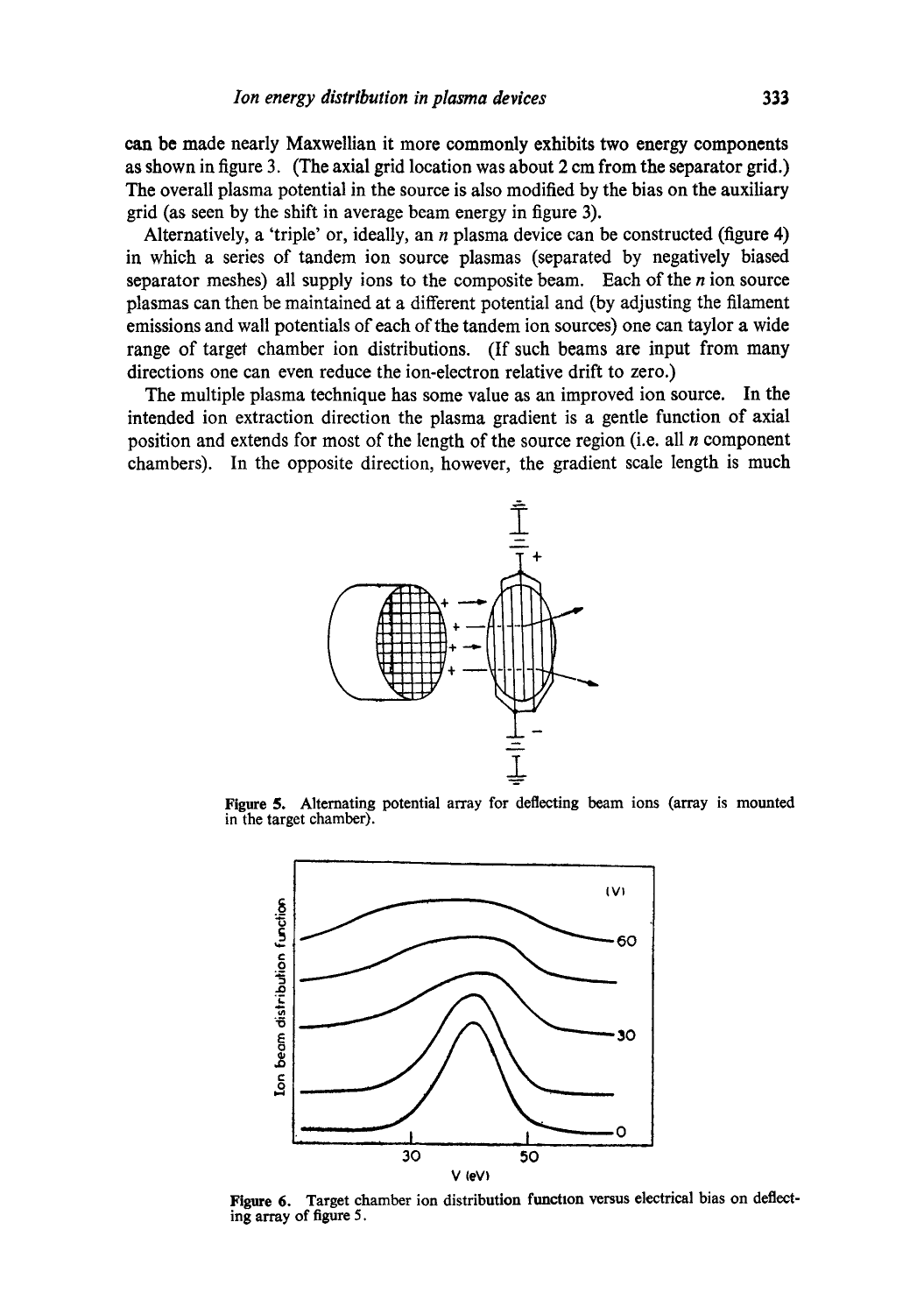shorter. Since most ions are created in the region characterised by the long gentle gradient they fall out in the desired extraction direction. Only very few ions are created on the short, steep gradient and are lost to the end wall (as a parasitic loss). Such a system, then, is a nearly unidirectional (reflex 'triode' type) ion source having improved extraction efficiency. (If grid losses can be kept low.)

To produce a radially uniform beam and reduce undesirable space charge effects in the synthesised plasma, a radially variable separator mesh transparancy can be introduced. Such a grid (which can consist of a laminate of several meshes, each of a different diameter) will help to prevent dectric fields which act to introduce a radial dependence into the target chamber ion temperatures.

In certain experiments, such as the cusp leakage example (Jones 1979a) quoted in the introduction, it may be desirable to insure an isotropic ion distribution. (In other situations, such as ion beam-plasma instability studies (Hayzen and Barrett 1977) one may be relatively immune to effects of ion distribution anisotropy.) A third technique has been demonstrated which is capable of heating and isotropising the ion beam. A fiat array of closely packed parallel metal wires is mounted in front of the ion source (figure 5). The wires (0.008 inch diameter) are spaced just a few Debye lengths apart (i.e. typically about 5 mm) and, when alternatively biased to large electrical potentials, scatter the ion beam transversely (figure 6). Two arrays with conductors at right angles to one another suffice to isotropise the ions as verified experimentally by rotating the axis of the energy analyzer diagnostic (figure 7). Because of the relatively close spacing of the filamentary conductors this technique has only been employed over small diameters (a few cm).



Figure 7. I. Target chamber ion distribution function measured transverse to the beam relative drift and as a function of bias on the deflecting array. II. Target chamber ion distribution function measured parallel to the beam drift and as a function of the bias on the deflecting array.